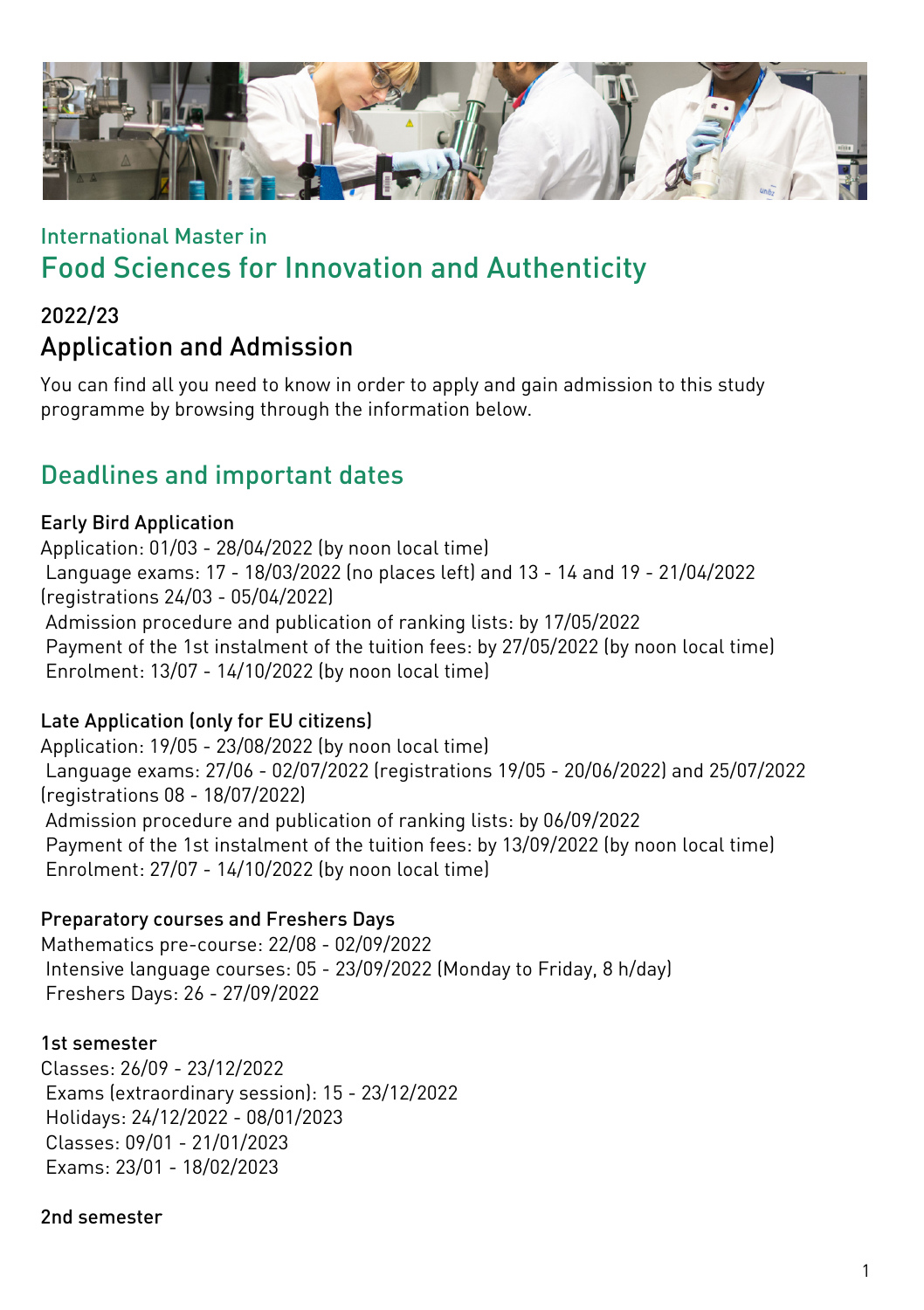Classes: 27/02 - 06/04/2023 Holidays: 07/04 - 10/04/2023 Classes: 11/04 - 10/06/2023 Exams (extraordinary session): 17 - 27/05/2023 Exams: 12/06 - 08/07/2023

Autumn session Exams: 28/08 - 30/09/2023

### Available places

EU citizens and citizens given parity of treatment Early Bird Application: 25 Late Application: 15

Non-EU citizens (living abroad) Early Bird Application: 5

The programme will only be offered if a minimum of 12 newly enrolled students is reached.

## Entry requirements

In order to gain admission to this programme you need one of the following qualifications:

- 1. a bachelor degree in one of the following Italian degree classes: L-25 ex D.M. 270/2004 (Agriculture and Forestry) or the corresponding class ex D.M. 509/99; L-26 (Food Sciences ) or the corresponding class ex D.M. 509/99; L-38 (Animal Production Sciences and Technologies) or the corresponding class ex D.M. 509/99
- 2. the previous career must have covered at least 30 ECTS credits in one or more of the following scientific sectors\*:

MAT/01-09 - Mathematical Logic; Algebra; Geometry; Mathematics Education and History of Mathematics; Mathematical Analysis, Probability and Statistics; Mathematical Physics; Numerical Analysis; Operations Research

FIS/01-08 - Experimental Physics; Theoretical Physics and Mathematical Models and Methods; Physics of Matter; Nuclear and Subnuclear Physics; Astronomy and Astrophysics; Physics of the Earth and of the Circumterrestrial Medium; Applied Physics; Didactics and History of Physics

CHIM/01-07 - Analytical Chemistry; Physical Chemistry; General and Inorganic Chemistry; Industrial Chemistry Science and Technology of Polymeric Materials; Organic Chemistry; Chemical Foundations of Technology

CHIM/10-11 - Food Chemistry; Chemistry and Biotechnology of Fermentations

BIO/01-05 - General Botany; Systematic Botany; Environmental and Applied Botany; Plant Physiology; Zoology

BIO/09-11 - Physiology; Biochemistry; Molecular Biology BIO/13 - Experimental Biology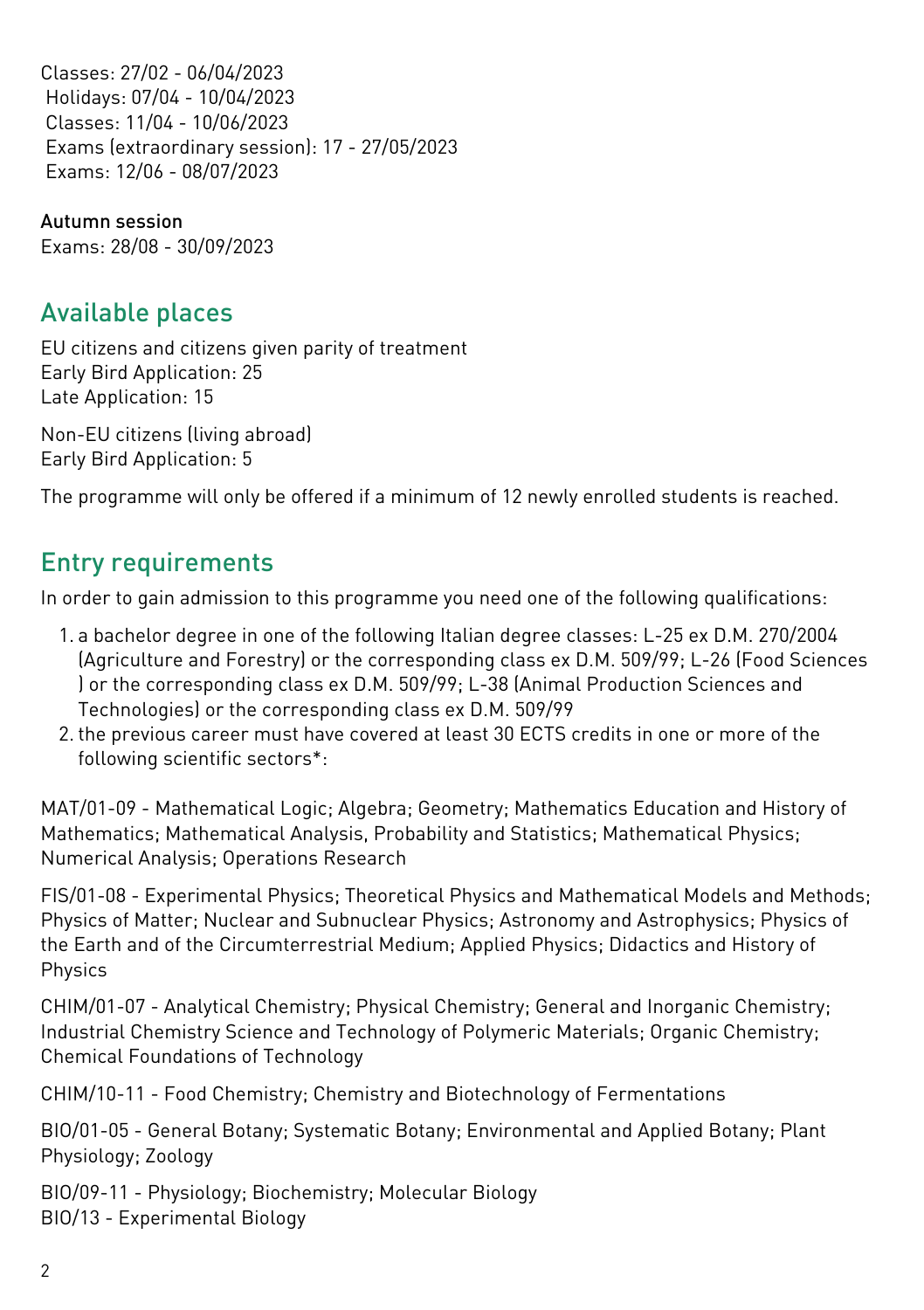BIO/18-19 - Genetics; General Microbiology MED/07 - Microbiology and Clinical Microbiology MED/42 - Hygiene and Public Health AGR/01-04 - Agricultural Economics and Rural Appraisal; Agronomy and Field Crops; Arboriculture and Fruitculture; Vegetable and Ornamental Crops AGR/07 - Agricultural Genetics AGR/09 - Agricultural Machinery and Mechanization AGR/11-13 - General and Applied Entomology; Plant Pathology; Agricultural Chemistry AGR/15-19 - Food Science and Technology; Agricultural Microbiology; Livestock Systems Animal Breeding and Genetics; Animal Nutrition and Feeding; Animal Science VET/04 - Inspection of Foods of Animal Origin VET/06-07 - Parasitology and Animal Parasitic Diseases; Veterinary Pharmacology and Toxicology ING-IND/10 - Thermal Engineering and Industrial Energy Systems ING-IND/13-17 - Applied Mechanics; Mechanical Design and Machine Construction; Design Methods for Industrial Engineering; Manufacturing Technology and Systems; Industrial Mechanical Plants ING-IND/23 - Applied Physical Chemistry ING-IND/25 - Chemical Plants ING-IND/34 - Industrial Bioengineering ING-INF/01 - Electronics ING-INF/05 - Information Processing Systems SECS-P/13 - Commodity Sciences

SECS-S/01/02 - Statistics; Statistics for Experimental and Technological Research

\*To guarantee the best assessment of your application, you might send a short description on how the requirement of 30 ECTS credits in the above mentioned scientific sectors has been covered in your bachelor degree. If you have graduated abroad, the correspondence of credit points awarded to scientific sectors will be based on the contents of the exams passed during your previous study career.

Until your graduation, you will be admitted conditionally. You must have achieved your degree by the enrolment deadline, otherwise you will be excluded.

To be admitted you must fulfil the language requirements indicated in the section "Language requirements".

According to national regulations, simultaneous enrolment in a maximum of 2 programmes is possible (however, the two programmes must not belong to the same class, e.g., LM-70/LM-70).

## Language requirements

The official teaching language is English. Therefore, the following language requirements apply, otherwise you will be excluded from the admission procedure:

Entry level (to gain admission) English: B2

The levels of the Common European Framework of Reference apply.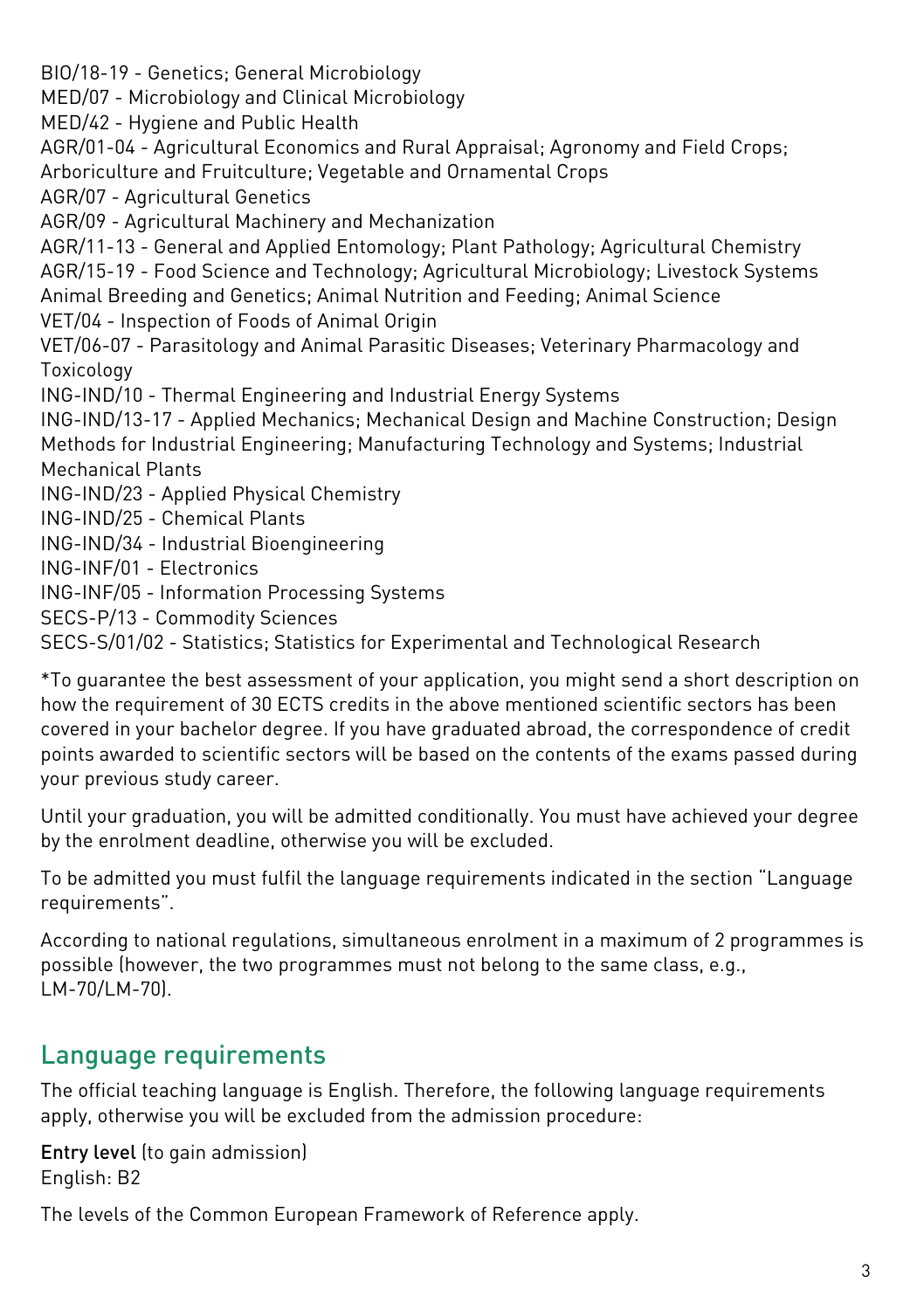You can demonstrate your language proficiency in the application portal (in the section "upload language certificates" and/or "enrol for language exams") after you have created an application in the section "create/manage applications".

- In case your final certificate has been awarded by an Italian public institution, you need to submit a self-declaration.
- In case your final certificate has been awarded by a foreign public institution, you need to upload diploma scanned copy of the original.

### You can demonstrate language proficiency through:

- 1. the main teaching language in your final high school year if English (recognised as C1)
- 2. a bachelor or master degree in English (recognised as C1). unibz graduates must upload the language certificates obtained and/or declare that they have passed language exams at the unibz Language Centre (B2, B2+ or C1)
- 3. a recognised language certificate (see the list of [recognised certificates\)](https://www.unibz.it/en/services/language-centre/study-in-three-languages/) If you cannot upload the certificates, you can send them by e-mail as PDF files or deliver them in person to the Language Centre by the application deadline (see "Deadlines" section).
- 4. language exams organised by the unibz Language Centre. You can register for these exams online through the application portal (in the section "enrol for language exams") after you have filled out your application in the section "create/manage applications". The registration periods are indicated in the "Deadlines" section. If you start your application outside a language exams registration period, you must return to the portal during one of the periods indicated above in order to register for an exam.

Information regarding the structure of the language proficiency exams, their duration, their administration, and typical processing time for the publication of the results can be found on the following webpage: [https://www.unibz.it/en/services/language-centre/language-exams/](https://www.unibz.it/it/services/language-centre/language-exams/).

# Online application

Your application must be submitted online through the [Application Portal](https://aws.unibz.it/exup). The deadlines are indicated in the "Deadlines" section.

- You need to create an account and upload a valid ID card or passport (front/back). Please note: if your document is invalid, incomplete or unreadable, you will be excluded from the admission procedure;
- Fill in the online form and upload the attachments listed under "Admission procedure";
- If you gained your qualification abroad, you must also upload the diploma of your qualification: if you are not yet in possession of the diploma, you'll need to upload it upon enrolment;
- Complete and submit the online application by the deadline. Once the application has been sent, it cannot be modified. Filled-in forms which have not been sent correctly will not be taken into consideration.

Please note: Mendacious declarations will be criminally prosecuted and will result in the automatic exclusion from the ranking list.

### EU-Citizens and equivalent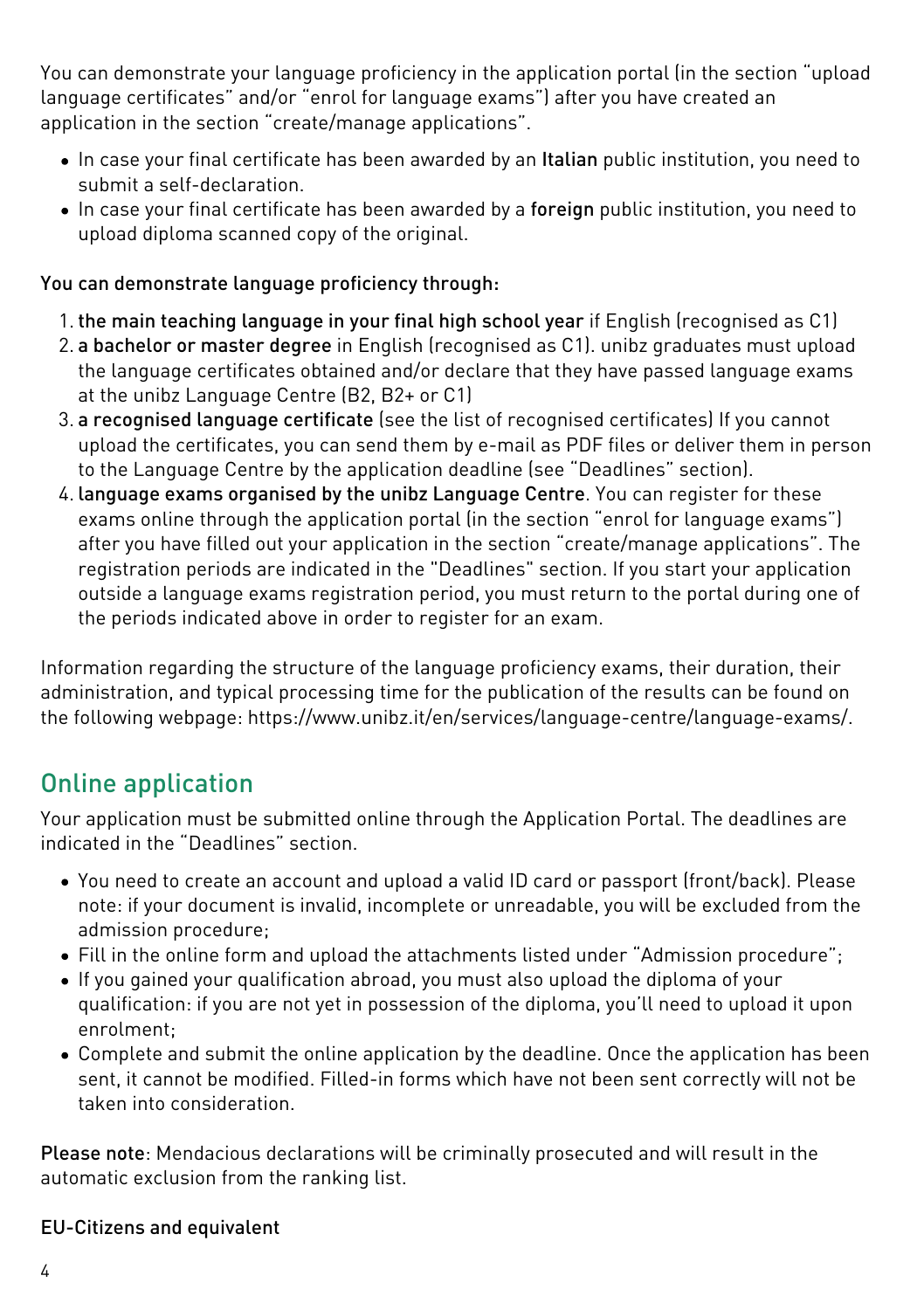You might apply for more than one study programme. If you are excluded in the first session, you might apply again in the second one.

### Considered as equivalent are:

- 1. Citizens from Norway, Iceland, Liechtenstein, Switzerland, San Marino and the Vatican City State;
- 2. Non-EU citizens with a valid permit to stay in Italy (see article 39, paragraph 5 of decree no. 286 of 25.07.1998: "permesso di soggiorno" (residence permit) for work, family reasons, political or humanitarian asylum, religious reasons). In this case, you apply directly to the University as described above and must submit a copy of your valid permit to stay. A permit to stay for study reasons or a visa for tourism is not. If the permit has expired, you must attach a renewal request. Please note that if you do not upload the permit in the application portal, you will be automatically considered a non-EU citizen living abroad and therefore subject to the admission procedure through the Italian authorities in your country of origin.

### Non-EU-Citizens (living outside of Italy)

Only one application period is offered. After the deadline it is not possible to apply anymore. Application fee: € 30.

Once the ranking list has been published, if you have gained admission, secure it by paying the first instalment and then start your visa application on the [Universitaly portal.](https://www.universitaly.it/index.php/) The application on Universitaly is mandatory, otherwise you will not be allowed to enrol. On Universitaly you can apply for one study programme only.

# Admission procedure

If the number of eligible applicants exceeds the maximum number of available places (see section "Available places"), you will be assessed for admission based on your academic qualifications.

The Admission Committee can assign up to a max. of 100 points based on the:

- final bachelor grade (for applicants already graduated)
- weighted grade average (for applicants not graduated yet)

Applicants who have already graduated take precedence over applicants who have not graduated yet.

If scores are equal, the younger applicant will be given priority (art. 3 L. 127/1997)

### In the application portal, you must upload:

### 1. Qualification:

- if graduated in Italy: diploma supplement or self-declaration (following the Italian D.P.R. no. 445/2000) of the degree awarded with the exams passed (if graduated) or with the exams passed (if not graduated yet);
- if graduated abroad: diploma supplement or final degree certificate with exams passed (if graduated) or transcript of records (if not graduated yet) in Italian, German or English.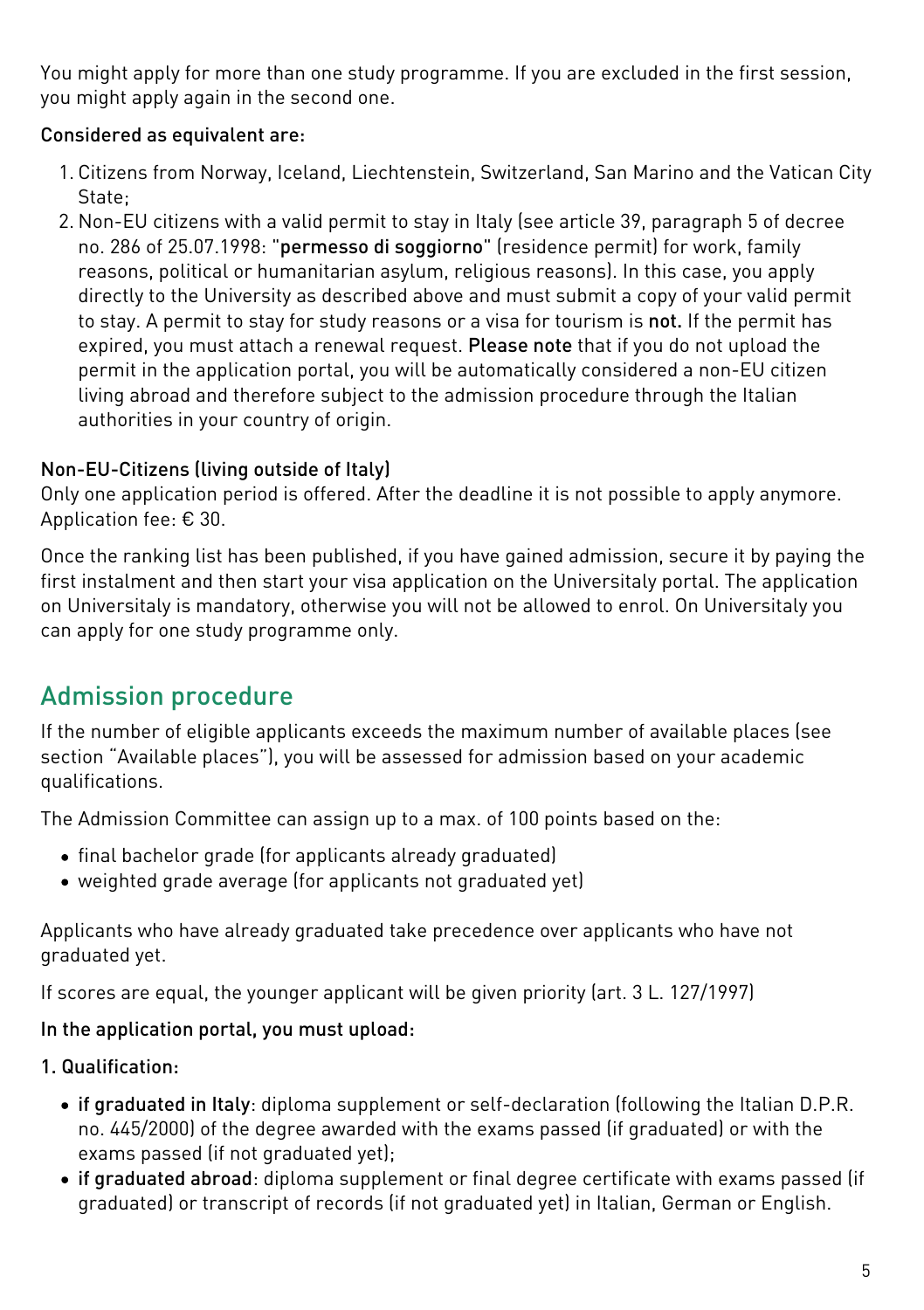The above must contain the following information: final grade, exams passed with grade and date of passing, credit points, scientific fields (the latter only for Italian titles).

For qualifications obtained abroad, also: scale of grades awarded by the university of provenance (with a minimum final grade to obtain the qualification and a maximum final grade achievable).

The Faculty reserves the right to request a description of the contents of the courses and/or teaching hours where necessary.

2. Excel file: Please use the file available in the application portal.

Please note: mendacious declarations will be sanctioned by criminal law and will result in your automatic exclusion.

### Ranking lists

The Admission Committee will only evaluate the documents uploaded in the portal by the application deadline. The ranking lists with the admitted students will be published [here](https://www.unibz.it/en/applicants/ranking-lists/?stage=Stage) and are only valid for the respective academic year.

### Secure your admission and enrolment

If you have been admitted to more than one study programme, you can secure your admission for a maximum of 2 programmes by paying the designated rate twice. By confirming your place, you renounce admission to the other programmes.

#### 1. Choose the study programme and pay the fees (to secure your admission) in the application portal.

The deadlines are indicated in the "Deadlines" section.

If you do not meet this deadline, you will automatically be excluded and the next applicant in the ranking list will be admitted.

For EU citizens and citizens given parity of treatment only: any remaining places of the early bird application, will be offered in the late application.

Please note that you do not gain full student status by only paying the tuition fees. This status will only be acquired upon enrolment. If you have secured your admission, there will be no refund of the tuition fees unless you do not pass your secondary school final exam or, in the event of non-EU applicants living abroad, you do not receive the documents necessary for enrolment from the Italian authorities in your country.

### 2. Enrol online in the application portal.

The deadlines are indicated in the "Deadlines" section.

Enrolment is recommended as early as possible, so you have the possibility to upload incomplete documents before the deadline.

If you do not meet the enrolment deadline, you will be excluded and the next applicant in the ranking list will be admitted.

#### Admission with reservation: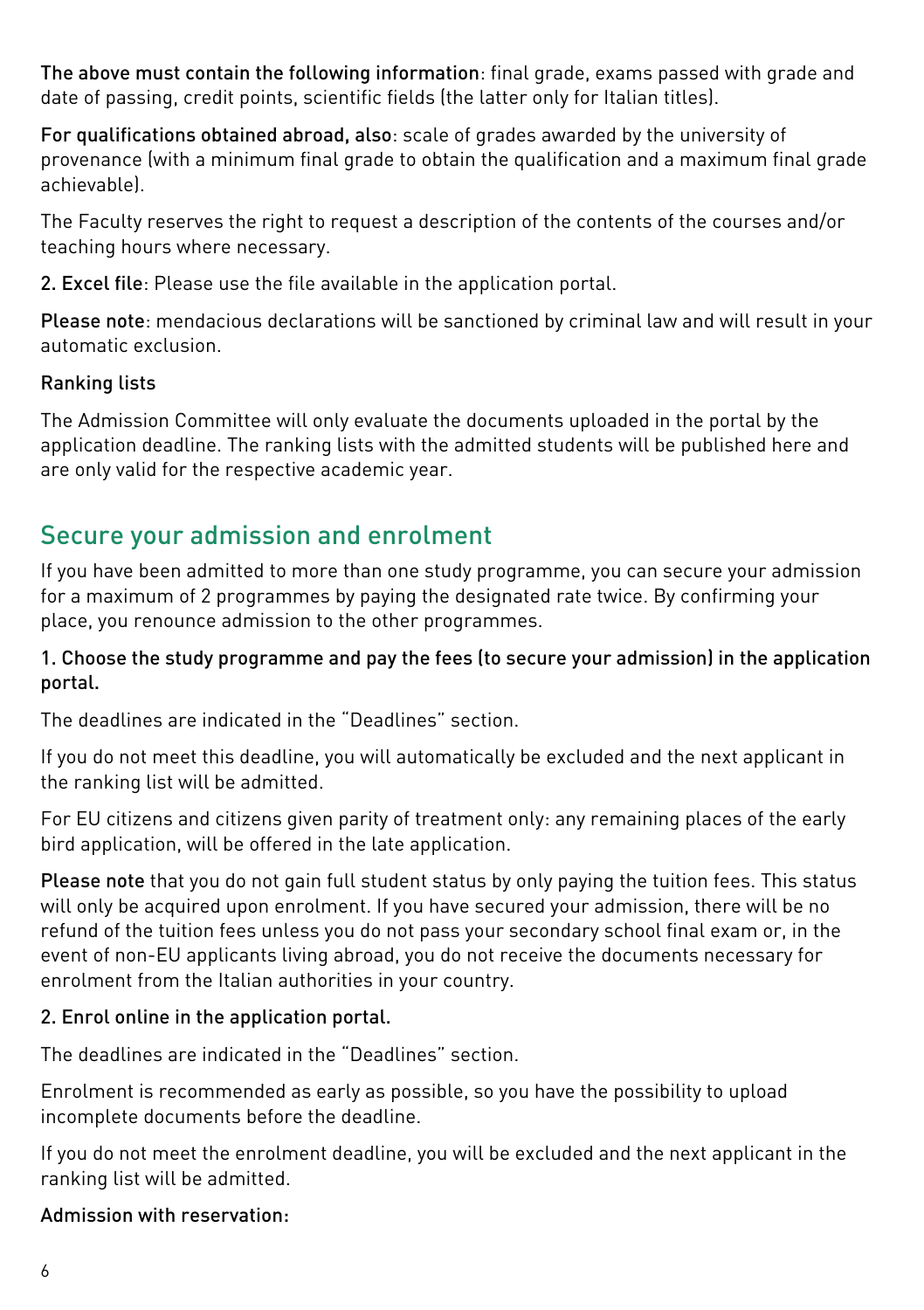If you do not have the required academic qualification, you will be given a conditional offer for a study place and you must submit your qualification upon enrolment. If you achieve your qualification after the enrolment deadline, you cannot enrol, and you will lose your place which will be offered to the subsequent applicant in the ranking list. Advice: If you achieve your qualification after the enrolment deadline, you should not pay the tuition fees to confirm the study place. You will be able to submit a late enrolment request and, only if there are study places still available, you can enrol by 16 December 2022.

#### If you have gained your qualification abroad, you must certify that at the universities in the country where you gained your qualification, you can access to a study programme similar to that chosen at unibz. Therefore you must upload (if not uploaded upon application):

- diploma of your qualification
- official translation of your diploma into Italian (translation is not necessary if it has been issued in German or English)

and one of the following:

- the Diploma supplement, where it must be indicated: that you have achieved at least 180 credit points (ECTS) and that the study title gives access to a Master course. In case of doubt, unibz reserves the right to request the Statement of comparability
- [Statement of comparability](https://www.cimea.it/EN/pagina-attestati-di-comparabilita-e-verifica-dei-titoli) of your qualification, issued by the Italian Information Centre on Academic Mobility and Equivalence (CIMEA), in the case the Diploma supplement is missing
- declaration of equivalent value of your qualification, issued by the Italian consulate or embassy abroad, as an alternative to the Statement of comparability

Please note that if you do not possess a valid admission qualification, you could be excluded with Rector's decree even after enrolment

#### If you are a non-EU citizen living abroad:

If you are eligible for admission (check the ranking lists) and have also applied on [Universitaly](https://www.universitaly.it/index.php/), the Italian Authorities in your own country will issue you the entry visa for studies/university.

This will allow you to arrive in Italy to enrol for the study programme that you have applied for, after passing the admission procedure.

According to Italian law, within 8 working days of your arrival in Italy, you must have applied for the residence permit: as soon as you arrive, get in touch with the Advisory Service and you will be given the necessary information for starting the procedure.

Once you will obtain your residence permit (permesso di soggiorno), you have to hand it in at the Student Secretariat personally or via e-mail.

Students intending to transfer from another Italian University to unibz must submit to the Student Secretariat - at the beginning of the academic year - a copy of the transfer application presented at the university of provenance.

# Tuition fees

Fees amount to € 1351.50